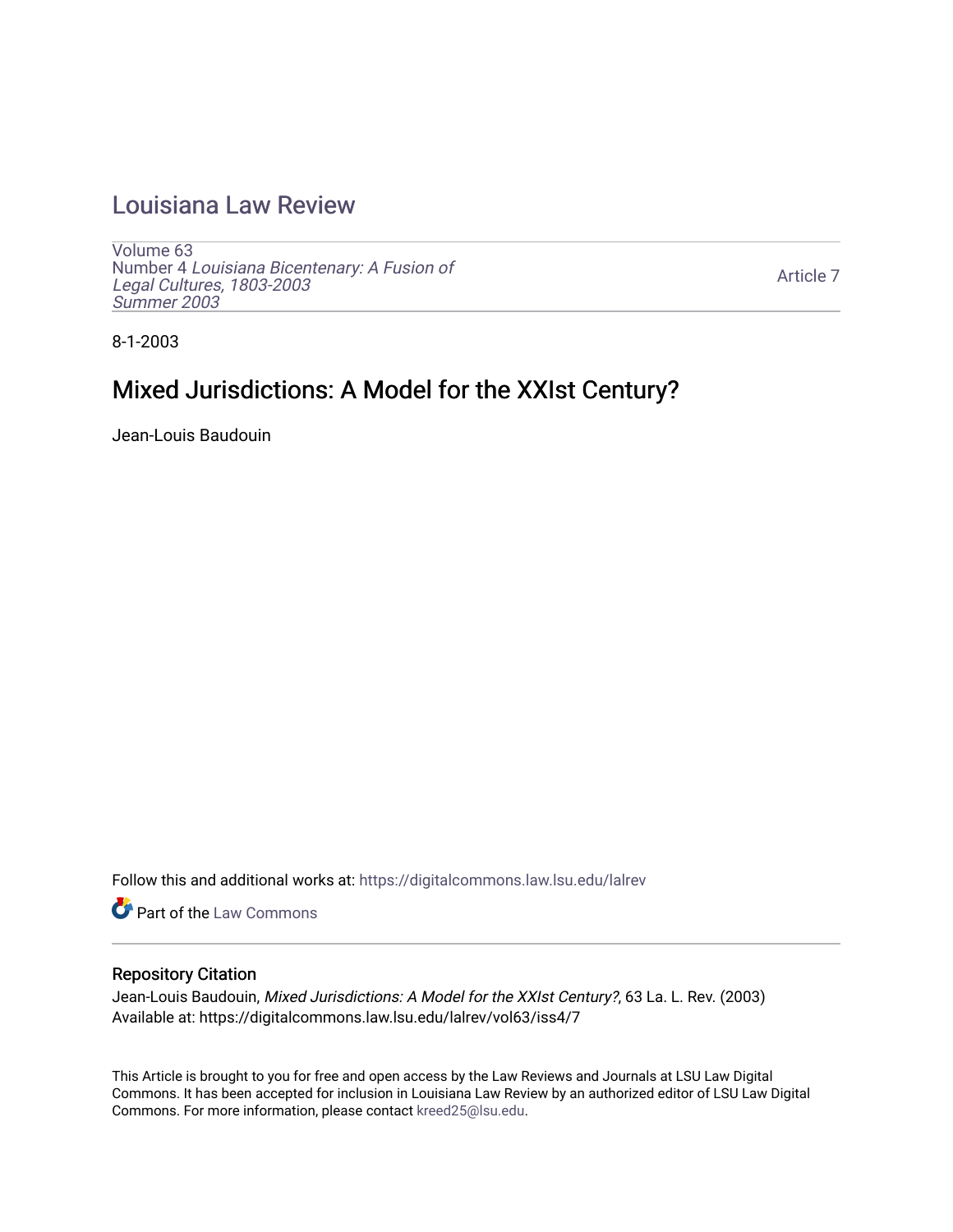## **Mixed Jurisdictions: A Model for the XXIst Century?\***

## Jean-Louis Baudouin"

Let me first tell you how thrilled and grateful I am to be back once again in Louisiana and more particularly at the **LSU** Law School which, for me, is full of very happy memories. I had the privilege of teaching twice here in the early 70's a first year class on obligations. It gave me the unique opportunity at that time to meet and become friends with great scholars, amongst others, some who are no longer with us, such as the late Joseph Dainow and **Al** Tate, and some who are still very active such as Robert Pascal, Saul Litvinoff, Bill Crawford, Athanassios Yiannopoulos, George Pugh, just to mention a few. I also had the opportunity to be back a couple of years ago for the Tucker Lecture and to witness how much this Law School has changed.

The **LSU** Law School has effectively grown and become under the leadership of its successive chancellors a pole of attraction not only in the **USA** but for an international clientele, more particularly in the area of comparative law and bijuridicism.

Louisiana and Quebec share, of course, a common heritage. They both were, at one time or another, under French rule and thus have seen their legal system influenced by the French legal tradition and school of thought and more particularly by the philosophy and technique of codification of private law rules. Both were also cut off from their mother country's legal culture and have had to live during a certain period of time in a state of cultural and intellectual isolation.

Louisiana, however, unlike Quebec, has had a different evolution.' It has first also been influenced by Spain. Las Siete Partitas, as some scholars like Robert Pascal have demonstrated, did play an important role in the making of the successive Louisiana

Copyright 2004, by **LOUISIANA** LAW **REVIEW.** 

<sup>\*</sup> This is an abstract from *Systèmes de Droit Mixte: un Modèle Pour Le 21e Si&cle?.* The authenticity of this article was ascertained only by the author.

<sup>\*\*</sup> Professor of Law at the University of Montreal for twenty-six years, judge of the Quebec Court of Appeal for twelve years and author of several books, two of them on obligations and civil liability.

*<sup>1.</sup> See also*A.N. Yiannopoulos, *LouisianaCivilLaw: A Lost Cause?,* 54 Tul. L. Rev. 830 (1980); A. Levasseur, "La réception du système de common law par le système législatif français en Louisiane," M. Doucet and J. Vanderlinden, eds., in *La réforme des systèmes juridiques: implantation et destin*, Brussels, 1994, Bruylant, p. 381; "Le système mixte de la Louisiane," L. Perret and P.f. Bisson, eds., in *The Evolution of Legal Systems, Byuralism and International Trade,*  Montreal, Wilson et Lafleur, 2003, p. 201.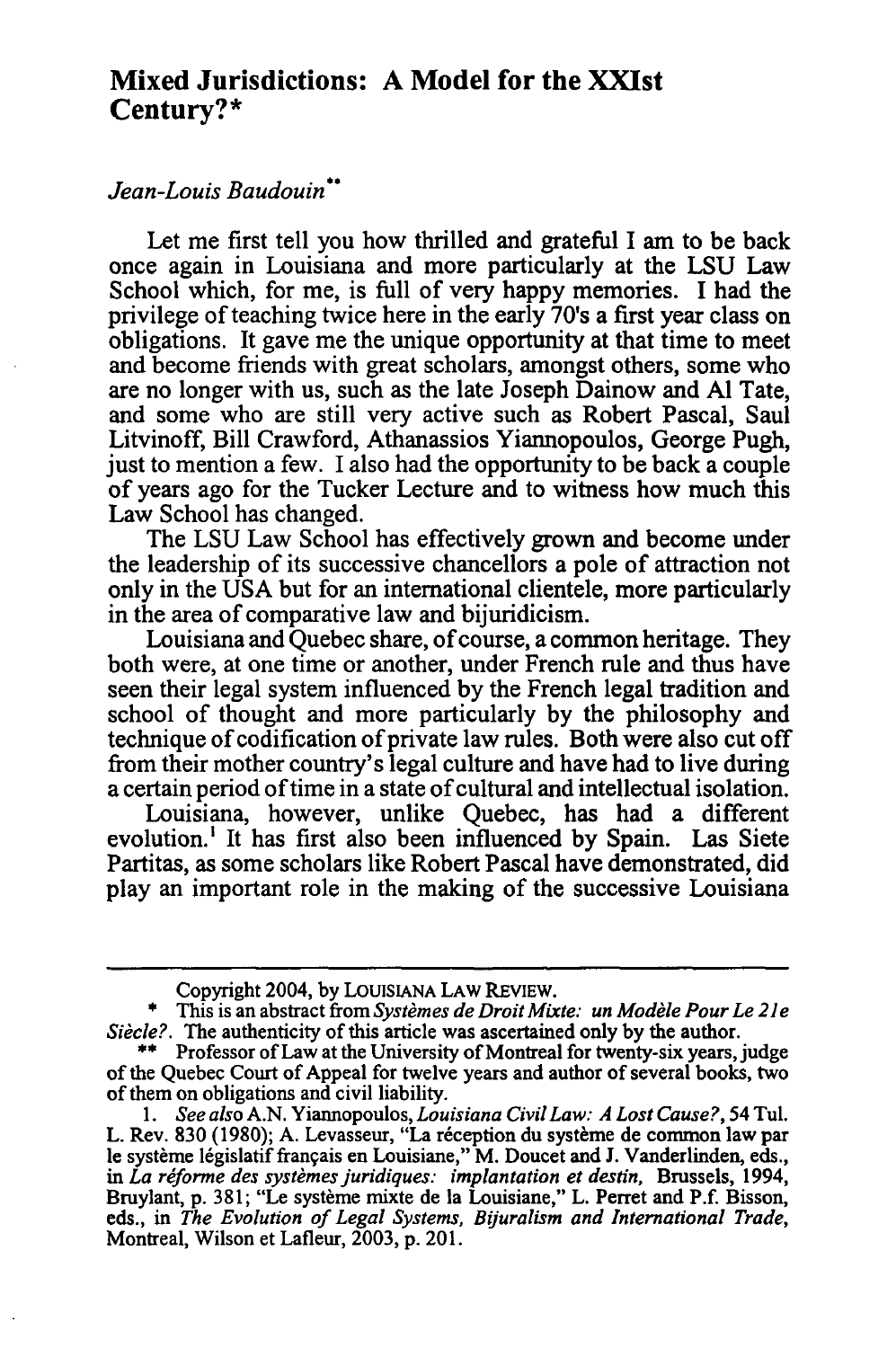Civil Codes.<sup>2</sup> Unlike Quebec also, the largely predominant use of the English language in Louisiana since the cession of 1803 has given the Louisiana jurists a more direct access to American authors, jurisprudence and common law culture, and has been a stronger vehicle of common law influence. On the opposite, in Quebec, the fight for the preservation of the French culture and language has had, as a consequence, that by and large, courts stayed closer to French legal literature and French jurisprudence. At one time, more particularly during the 19th and the first half of the 20th centuries, they regarded any intrusion of common law as a direct threat to the civilian system.<sup>3</sup>

One must thus acknowledge the fact that even if both jurisdictions are of course American in the geopolitical sense of the term, the Quebec and Louisiana traditions are certainly not identical in terms of historical and social environment, culture and language.

Any critical evaluation of the value of mixed jurisdictions, whether it be Quebec, Louisiana, Puerto Rico or other countries cannot be divorced from the lessons of history and the permeability of culture which, of course, took different turns in each country.4

I will try to argue in this short paper that both the civil and common law systems are coming to be much closer one to another than they have ever been. This is, I believe, but one of the many facets of globalization, but I will also argue that while mixed jurisdictions like Louisiana and Quebec can and indeed will probably serve as potential models for the future regime and concept of law in the 21 st century, this cannot be done in a manner that would make them lose their originality.

### I. THE BLENDING OF CIVIL AND COMMON LAW: THE EUROPEAN EXPERIENCE

It is, of course, the dream of a number of jurists to see the birth of a universal system of law applied at least in the occidental world. It is but a dream, but also, in my opinion, a dangerous illusion for it

<sup>2.</sup> Rodolfo Batiza, *The Louisiana Civil Code of 1808: Its Actual Sources and Present Relevance, 46 Tul. L. Rev. 4 (1971); Robert A. Pascal, Sources of the Digestof 1808: A Reply to ProfessorBatiza,* 46 Tul. L. Rev. 603 (1972).

*<sup>3.</sup> See also* J. Brierley, *Quebec's Civil Law Codification Viewed and*  Reviewed, 14 McGill L.J. 521 (1968); S. Normand, *Un thème dominant de la* pensée juridique au Québec: la sauvegarde de l'intégrité du droit civil, 32 McGill L.J. 559 (1987). For a specific example, see H. Fabre-surveyer, "Un cas d'ing6rence des lois anglaises dans notre Code civil," 13 R. du B. 245 **(1953).** 

<sup>4.</sup> Vernon V. Palmer, Mixed Jurisdictions Worldwide: The Third Legal Family (Cambridge University Press 2001).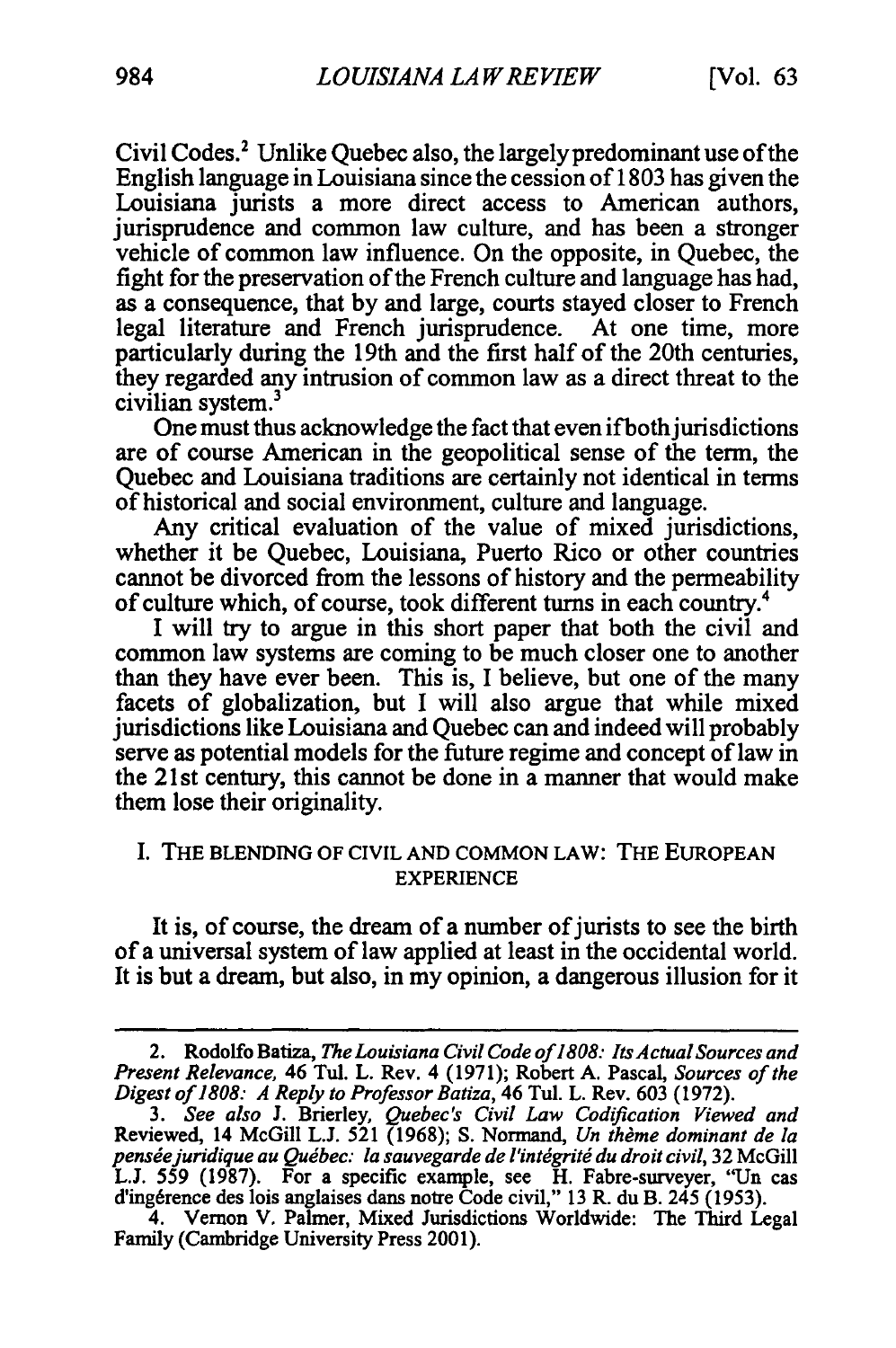is predicated upon the fundamental postulate that, despite the existence of a common core of values, all countries enjoy an identical and similar culture which, of course, is not the case and will not be the case in the future, despite the undeniable worldwide influence of North America.

What is rather happening is that the traditional, and sometimes artificial differences between the common law and civil law systems are slowly being edulcorated. The Louisiana and Quebec systems are, in that respect, an interesting field of investigation and observation.

This closer interaction is largely due to the fact that in this century, modem systems of communication have encouraged a cross fertilization of legal cultures. The 1994 recodification of Quebec private law is a good illustration of that fact. The various codification committees working on the new Civil Code have had ample opportunity to refer not only to French and continental legal solutions as possible models but also to Anglo American common law institutions. The 1994 Quebec Civil Code has, for instance, codified the common law institution of trust,<sup>5</sup> like Louisiana,<sup>6</sup> and that of the chattel mortgage, $^7$  known as hypothec on moveable property.

The political and economical integration of European countries is also a good example. It is certain that, even now, the United Kingdom common law system and the civil law system of continental Europe can no longer be said to be totally ignorant and divorced one from the other.

I am certain, while German, French or Italian lawyers look more and more to common law solutions, more particularly in the commercial and business law fields, that English jurists have also become more aware of a number of civil law solutions in the areas of contracts and torts. It is also a well-known fact that the United Kingdom looks more and more to legislation as the primary and most important source of law. It is also true that France, Italy, Spain and Germany have increasingly been examining case law as one of the most serious and important sources. In this respect, the ideas of François Gény have been vindicated.<sup>8</sup>

8. F. Gény, *Méthodes d'interprétation et sources en droit privé positif*, 2e éd.,

<sup>5.</sup> Art. 1260 and f. C.C.Q.; J. Brierley, "The New Quebec Law of Trusts: The Adaptation of Common Law Thought to Civil Law concepts, "P. Glenn, ed., *in Droitqudbdcois et droitfranais." communautd, autonomie et concordance,*  tditions Yvon Blais, Cowansville, 1998, p. 383.

<sup>6.</sup> Edward F. Martin, *Louisiana's Law of Trusts 25 Years After Adoption of the Trust Code,* 50 La. L. Rev. 501 (1990).

<sup>7.</sup> Arts. 2696 and f. C.C.Q.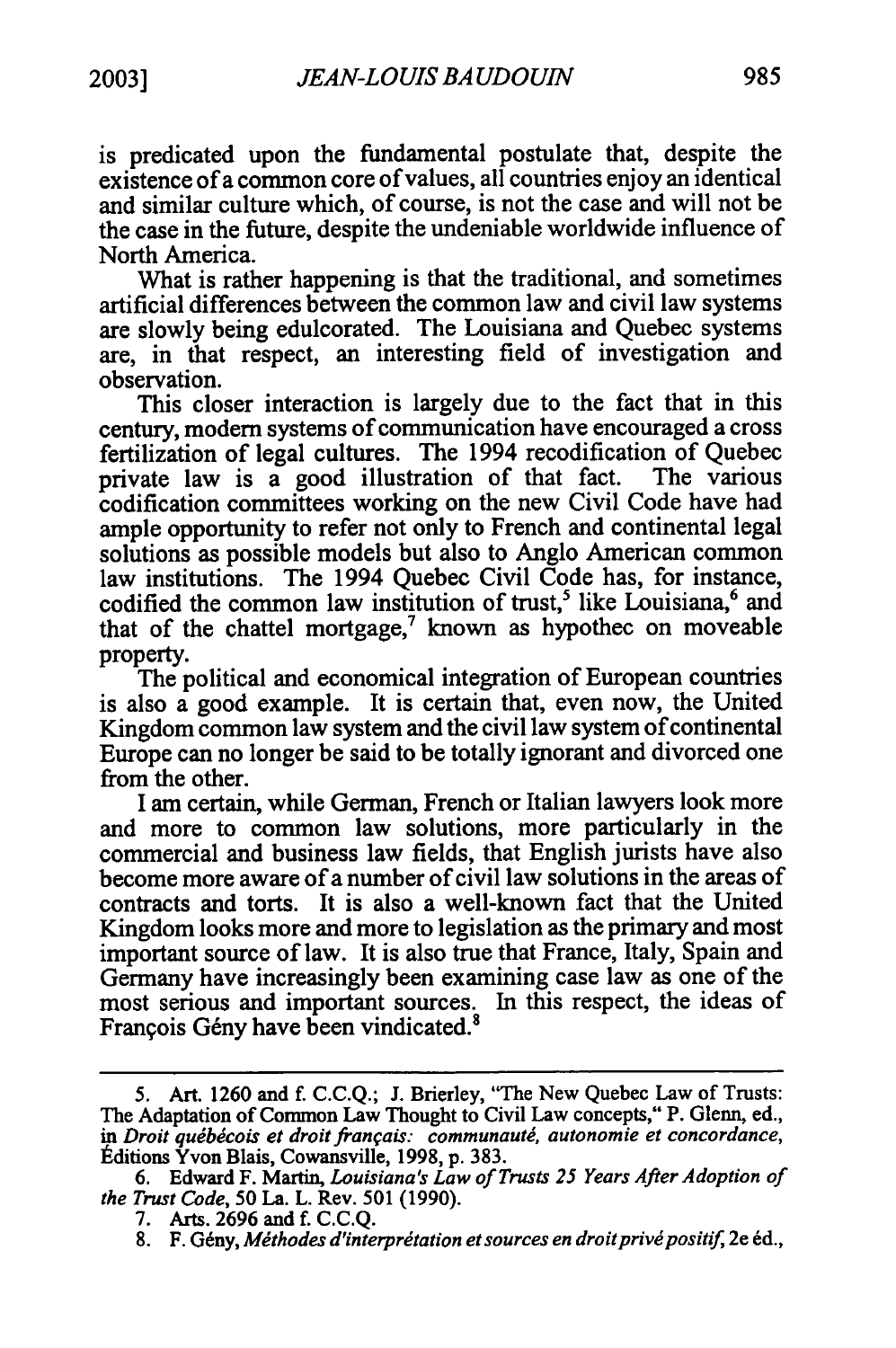Three main areas deserve closer scrutiny. The first one is legislation. There is little doubt that legislation is, in all occidental countries, now the main source of law. One can no longer, with the extreme complexity of modem life, rely only on courts to state what the governing rules on business transactions, for instance, should be. By and large then in common law countries, legislative activity has grown to occupy the very first rank in the hierarchy of legal sources. This is, of course, also true of Europe, the more so since, with political integration, most of these countries have been forced to review and redraft their respective laws to match the standards of the European community.

Despite this apparent similarity, however, fundamental differences still separate the ways laws are drafted in the civilian and in the common law world. Because of historical factors (mainly the traditional resistance of common law courts to what they felt to be the intrusive power of Parliament), the common law statutory formulation remains very specific. The typical common law statute contains at the very beginning a list of definitions (totally unknown in civilian countries). Sections or articles are usually drafted in specific terms rather than in general principles, and much more detailed. Civilians on the contrary tend to state the rules in general principles and leave to the courts the task of applying them it to specific factual situations.<sup>9</sup>

In the United Kingdom and through the common law world, this has in turn created a very complex body of canons of interpretation, totally unknown in civil law.<sup>10</sup> The grammatical purposive, pragmatic methods, the literal interpretation, and *ejusdem generis* rules, for instance, are really somewhat bewildering to the civilian lawyer. Whereas in civil law recourse to the legislative history of a given piece of legislation is thought to be of primary and decisive importance,  $1<sup>1</sup>$  the traditional rule of the exclusion of Parliamentary history as a tool of interpretation is still very much in favour in common law.<sup>12</sup> There is little doubt in that respect that the civilian and common law legislative

12. S. Beaulac, *Parliamentary Debates in Statutory Interpretation: A question* of Admissibility or of Weight?, 43 McGill L.J. 287 (1998).

Paris, L.G.D.J., 1954.

<sup>9.</sup> F.P. Walton, *Le domaine et l'interprétation du Code civil du Bas-Canada*, trad. M. Tancelin, Toronto, Butterworths, 1980.

<sup>10.</sup> P.A. Côté, *The Interpretation of Legislation in Canada*, 3d ed., Toronto, Carswell, 2000, p. 1 and f.

<sup>11.</sup> M. Cantin-cumyn, "Le recours à l'ancien Code pour interpréter le nouveau," P.A. Côté, ed., in *Le nouveau Code civil, interprétation et application*, Montréal, Editions Thémis, 1993, p. 161 and f.; C. Masse, "Le recours aux travaux préparatoires dans l'interprétation du nouveau Code civil du Québec," *ibid*, p. 149. Also: S. Normand, "Les travaux préparatoires et l'interprétation du Code civil du Quebec," 27 C. de D. 347 (1986).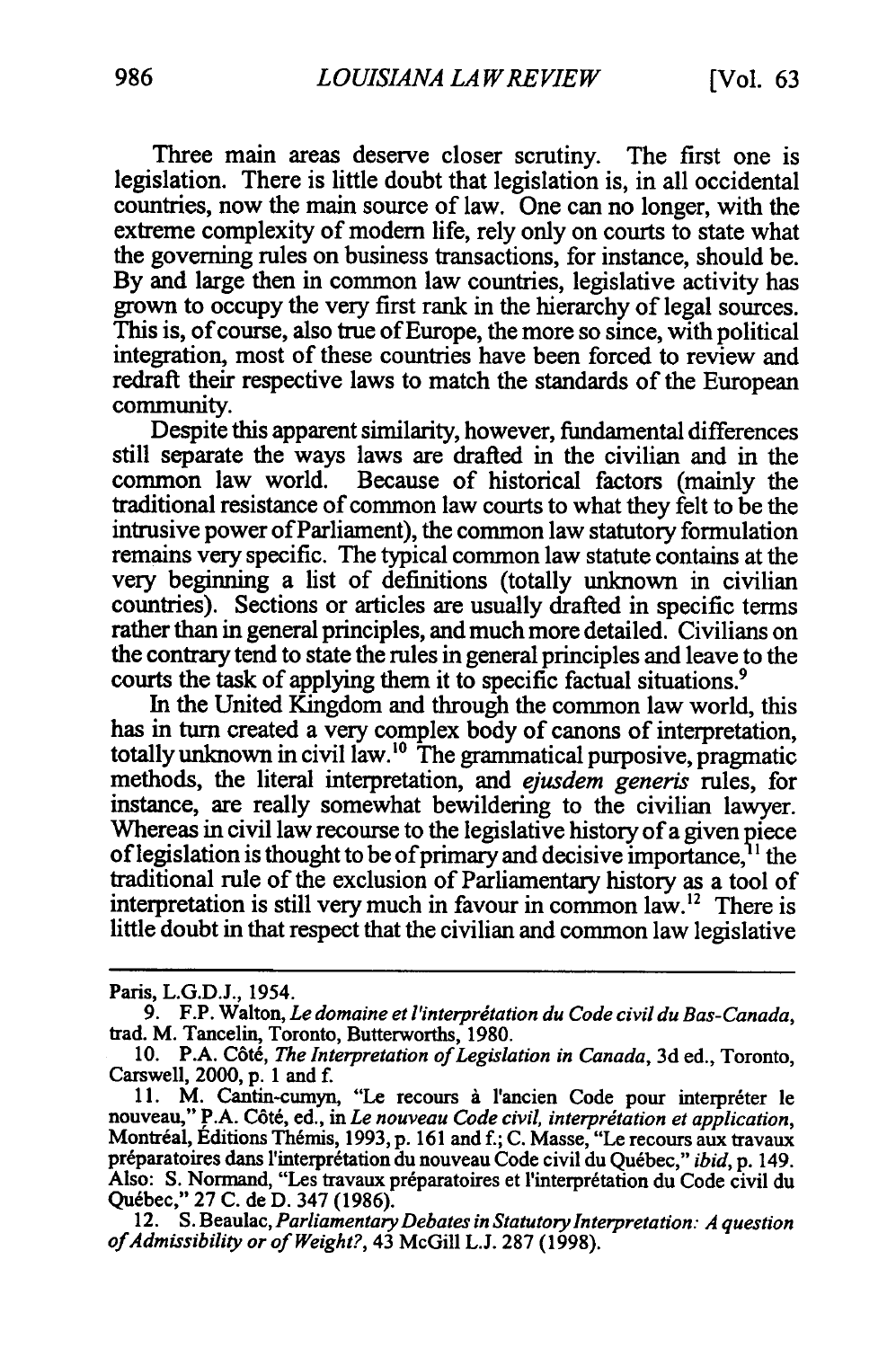drafting, and by way of consequence the judicial interpretation of legal rules, are still far apart.<sup>13</sup>

Yet if one looks, for instance, at recent English statutes, one cannot help notice that in certain cases, the truly traditional methods ofdrafting have changed and are becoming comparable to the civilian model. There might come a time, in the future, where both systems under the political European unification movement will finally blend. What will remain however to be changed will be the court's attitude.

The second area is case law or jurisprudence. Both systems, in this respect, are, in my opinion, much closer than they have ever been. Nobody in continental Europe would nowadays seriously question the fact that jurisprudence is indeed an important, if not the most important source of positive law.<sup>14</sup> Although the jurisprudential techniques of delivering written judgments are still far apart, lawyers all across Europe look to case law as a decisive source both for the interpretation of legislation and for the expression of legal rules and principles.

It has been argued time and again that both systems cannot really meet each other because of the rule of *stare decisis* in common law.<sup>15</sup> This, in my opinion, while true in theory, does no longer reflect the reality. No one would now argue in civilian jurisdictions that a judgment from the French Cour de Cassation or the Supreme Court of Canada does not have, in real life, a decisive and binding authority. This question seems to have fascinated the Louisiana legal doctrine, but much more in a perspective of resistance to the influence of case law coming from other states of the Union on the interpretation of the Louisiana Civil [Codes.16](https://Codes.16) 

Finally, the third source of law, doctrine, needs to be mentioned. It is still a fact that, by and large, doctrine has a more direct and powerful influence in civilian countries than in the common law

<sup>13.</sup> J.L. Bergel, "Spécificités des codes et autonomie de leur interprétation," "P.A. COTE, ed., in *Le nouveau Code civil, interprdtationet application,***"**op. cit., supra, note 11, p. 3; P. Issalys, "La rédaction législative et la réception de la technique française," P. Glenn, ed., in *Droit québécois et droit français: communaut6, autonomie et concordance,* op. cit., *supra*note 5, p. 119.

<sup>14.</sup> *See, for example,* for France: J. Ghestin, G. Goubeaux et M. Fabremagnan, *Traitide droitcivil.- introductiongin~rale,*4e 6d., Paris, L.G.D.J., p. 432 and f.

<sup>15.</sup> Sir Rupert Cross, Precedent in English Law (3d ed. Oxford University Press 1978).

<sup>16.</sup> Joseph Dainow, The Role of Judicial Decisions and Doctrine in Civil Law and in Mixed Jurisdiction (Louisiana University Press 1974); James L. Dennis, Interpretation and Application of the Civil Code and the Evolution of Judicial *Precedent,*54 La. L. Rev. 1(1993).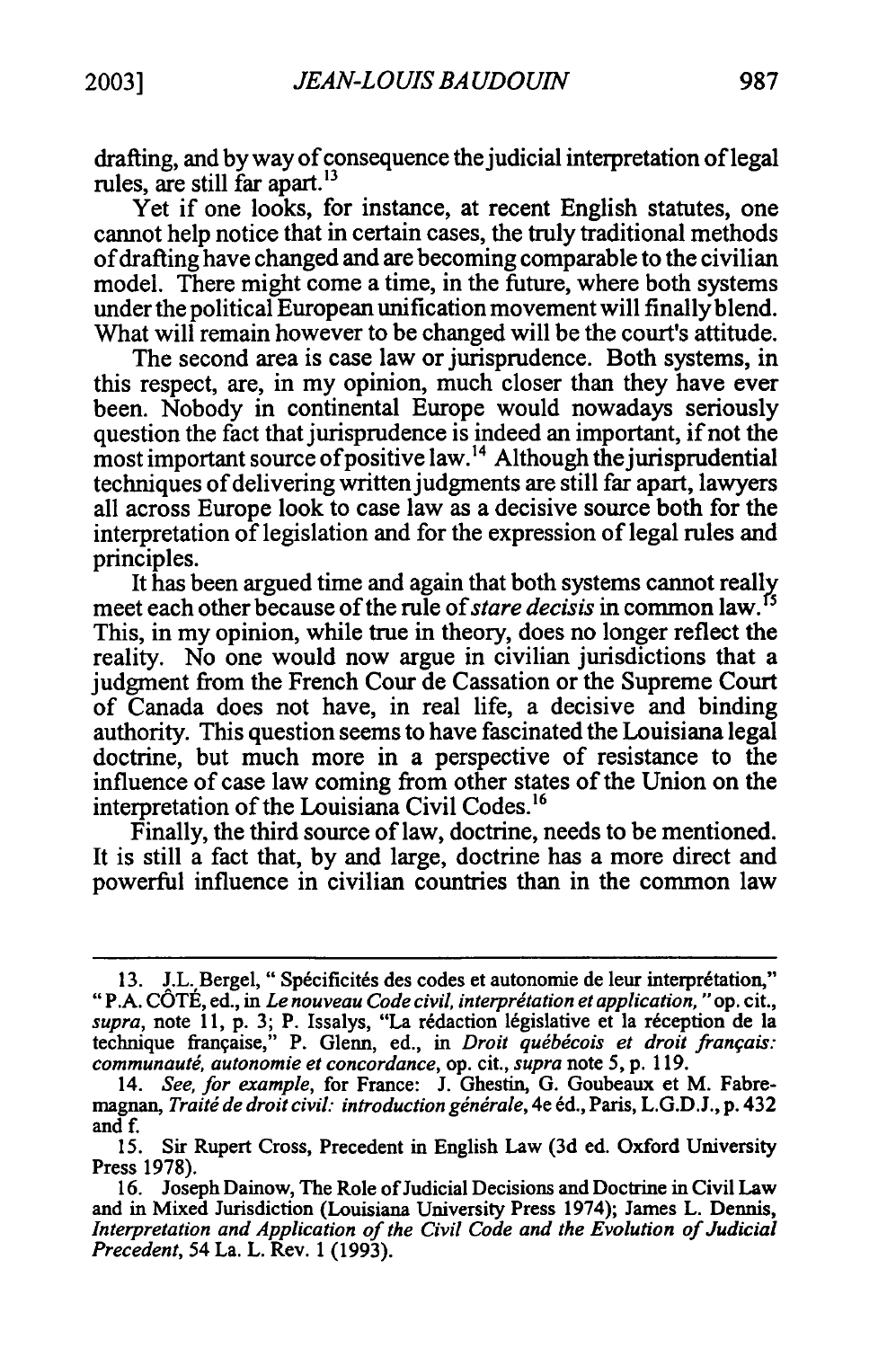world.<sup>17</sup> But, here again, things are slowly changing and I will take only two examples. In France, the new generation of civilian authors (for instance the civil law treatise of Ghestin) gives an increasingly important role to jurisprudential analysis in a way that is, in many ways, comparable to that of American authors. In Canada, the Supreme Court has long abolished the unwritten rule that it would not cite any living author. In many areas not only of private but also of public law, our Supreme Court judges do refer to and cite Canadian and foreign doctrinal works relying on their analysis to solve complex legal problems.

To briefly conclude then, whereas there still exists some major and important differences between civilian and common law countries in the respective role that they allow to legislation, jurisprudence and doctrine and to methods and techniques of interpretation, those differences are no longer perceived as an absolute bar to a cross fertilization of ideas and concepts. The European experience attempting to accommodate both traditions will be an interesting reality to observe in the 21st century.<sup>18</sup>

Mixed jurisdictions like Louisiana and Quebec have had the unique opportunity to have been constantly challenged by both legal traditions and thus to have acquired a critical view of each of them. They have also succeeded in assimilating crucial elements of both cultures and traditions, to finally blend them into an original legal system. They, in my opinion, could serve, in that respect, as models for a possible integration and authentic bijuridicism.

#### II. THE BLENDING OF CIVIL AND COMMON LAW: DRAWING FROM THE LOUISIANA AND QUEBEC EXPERIENCE

The experience of Louisiana and Quebec has been, as their system, a mixed one. There is no doubt that while positive lessons can be drawn from it, there have been some negative ones which should serve also as a lesson and warning to those who believe bijuridicism to be nothing but a positive adventure.

On the positive side, both jurisdictions can certainly offer their experience in the teaching of the law. It is certain, for instance, that the Anglo-American Socratic method of teaching may, with necessary adaptations, be used to teach certain areas of civil law. It

<sup>17.</sup> J. Ghestin et al, op. cit., *supra* note 14, p. 575 and f.; Shael Herman, *The ContributionofRoman Law to the JurisprudenceofAntebellum Louisiana,*56 La. L. Rev. 257 (1995).

<sup>18.</sup> M. Bridge, "The Evolution of Common Law in the United Kingdom and the Influence of European Law," L. Perret and A.F. Brisson, eds., in *The Evolution ofLegalSystems, BiuralismandInternationalTrade,*op. cit., *supra* note **1, p. 57.**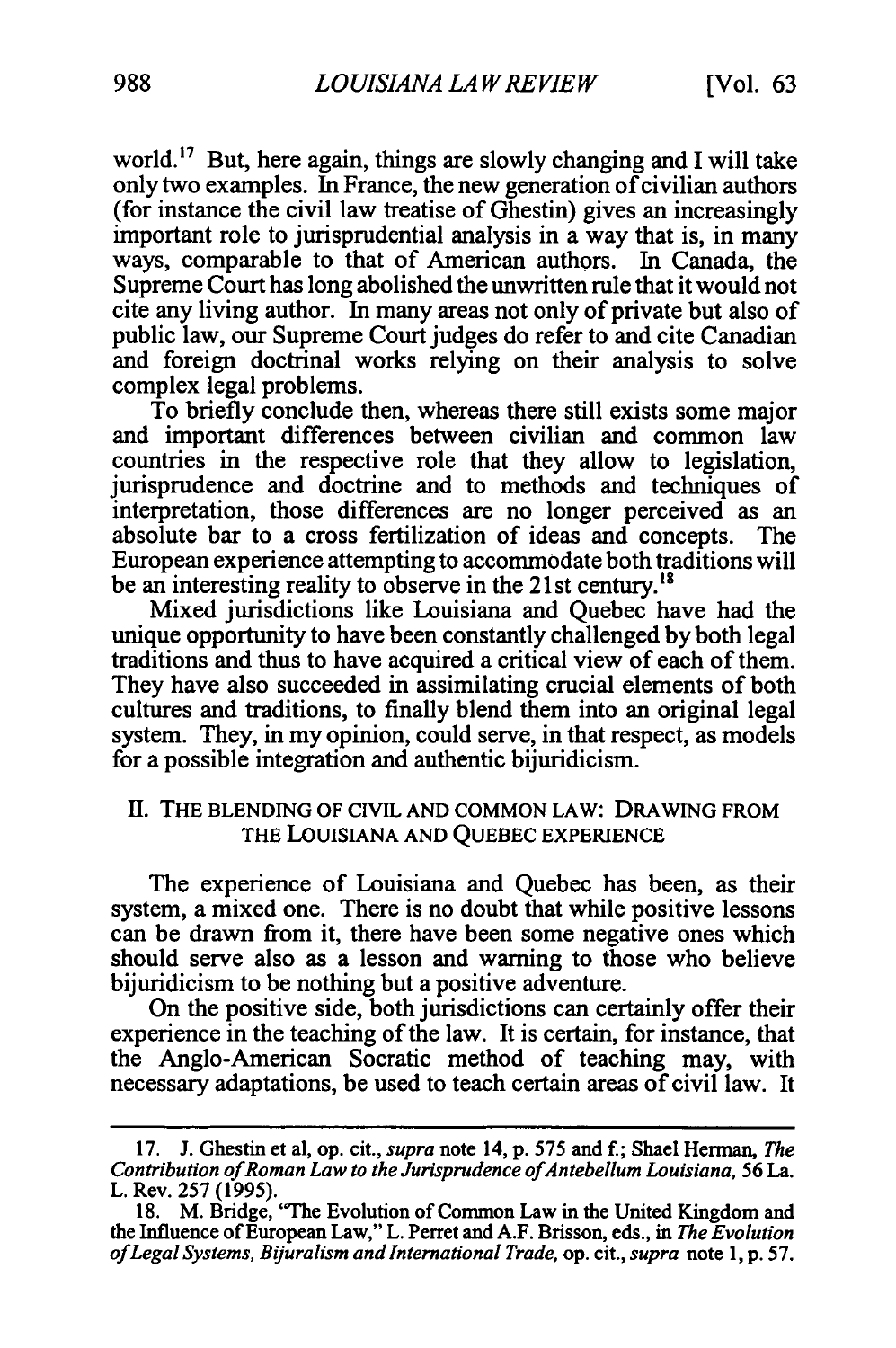is also true and desirable that, in traditional common law fields, a more synthetic lecture method could prove advantageous, if only to help better identify basic general principles, abstract notions leading to concrete solutions.

In the field of legal education, Quebec can cite two different experiences, which are extremely interesting but still too recent to draw some firm conclusions. The McGill Law School has recently remodelled its curriculum to encourage the simultaneous teaching of Canadian common law and Quebec civil law courses. In other words, spread over a period of four years, a given section of the law is taught at the same time in both traditions. To the opposite, the University of Montreal Law School continues to teach the traditional civil law curriculum for three years, but offers an optional fourth year in Anglo-Canadian American common law. This duality of approach has given rise to discussions amongst the Quebec legal community<sup>19</sup> and those two separate experiences are too recent to draw conclusions on which system, if any, is best.

As far as the lawmaking process is concerned, the federal government came up, in 1997, with an interesting series of studies to make the federal corpus of legislation more compatible with the new 1994 Quebec Civil Code.<sup>20</sup> These have, in turn, given rise to a series of proposed modifications of the Canadian statutory law. It is also to be observed that in a particular field, the federal legislator now drafts the two official English and French versions in a way that is compatible with the tradition of each system. I imagine that this approach could also serve as a possible source of inspiration to European legislators.

Again, on the positive side, Louisiana and Quebec can also be cited as a potential example in the domain of judgment drafting. Both these jurisdictions have taken in that respect from the common law tradition, allowing judges to draft their own opinion and also permitting dissent.<sup>21</sup> The adoption of the common law system has not, in any case, been seen as a threat to civilian tradition but, on the contrary, has served as a means of stimulating legal thought and of

<sup>19.</sup> A. Popovici, "Aperçu de l'enseignement au Québec du droit comparé et de l'enseignement comparatif du droit," 36 R.J.T. 803.

<sup>20.</sup> The Harmonization of Federal Legislation with Quebec Civil Law and *CanadianByuralism,*Ottawa, Department ofJustice, 1997; M. Dion, "Bijuridisme canadien et harmonisation du droit," L. Perret and **A.F.** Bisson, eds., in *The Evolution ofLegal Systems, Byuralism and InternationalTrade,* op. cit., *supra,*  note 1, p. 188. *See also* Bill S-22.

<sup>21.</sup> E. Deleury and C. Tourigny, "L'organisationjudiciaire, le statut des juges et le modèle des jugements dans la Province de Québec," P. Glenn, ed., in *Droit qudb~cois et droitfranqais: communauti, autonomie et concordance,* op. cit., *supra*note 5, p. 191.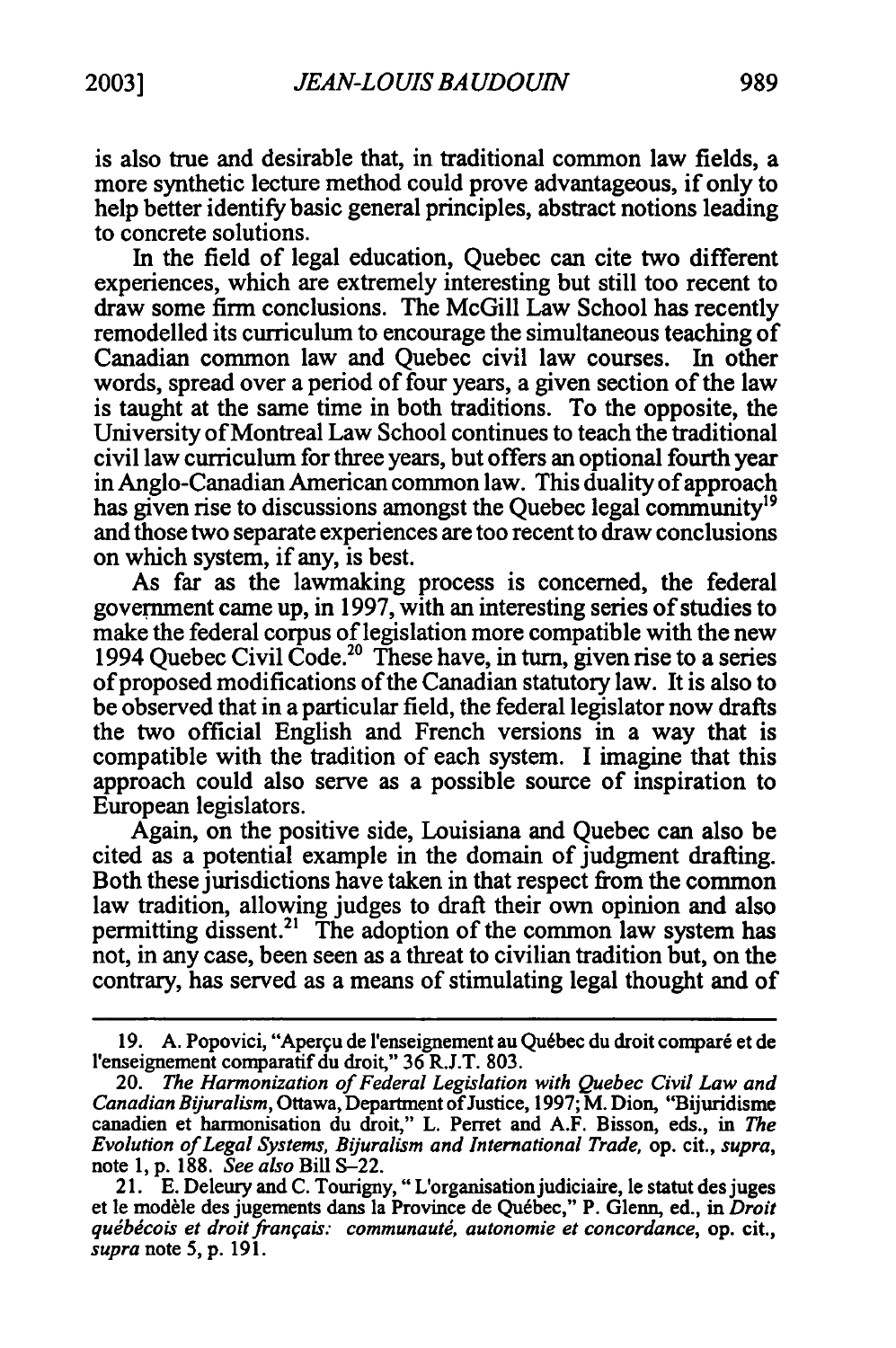enriching the doctrinal body of references. The French tradition of a very short and somewhat formalistic "arrêt" is of course at the very opposite, leaving ample space for what one may call an exegetic jurisprudential interpretation.

There are however some clear negative aspects to the cross fertilization of both systems, which must be avoided. It is not because geographical and political conditions have a strong influence on the form and content of a given civilian legal system that one should endorse the common law tradition, lot, stock and barrel. The common law impact on positive law solutions, while certainly welcome and interesting, should not necessarily have as a consequence the abandonment ofthe civilian methodology, solutions and the relevance of codified general principles.

Blending two systems must rest on a fundamental postulate, that the solutions and rationalizations taken from the imported legal system into the civil law are compatible with it. In other words, there cannot be real bijuralism if the imported rules cannot be totally integrated, and thus continue to live a parallel legal life importing with them their own canons of interpretation and their own foreign sources.<sup>22</sup> The unequivocal rule must be that the system importing the foreign solutions be strong enough to make it its own, and harmonize them with its existing rules. In the opposite situation, two separate orders of norms are created, each with an independent life, carrying its own methods of interpretation, its own hierarchy of sources and its own idiosyncracies. The system cannot, then, really be said to be a "mixed" one in the sense of an integrated one.

By and large both Louisiana and Quebec, perhaps to different degrees, have succeeded over the years in achieving a certain degree of blending. This, however, has necessitated in certain cases, the total rejection of concepts which were sought to be imported where there already existed similar ones in the original system. Two examples can be given of that tact in Quebec law. For a while, courts in their judgments relied in cases of civil responsibility on the common law doctrine of invitee, licensee, and trespasser, to determine the intensity of the duty of care owed by the owner to a third person. The Supreme Court of Canada clearly indicated that this impact of a common law doctrine was to be abandoned since the all-encompassing notion of civil fault was sufficient to achieve and deal with the problem.<sup>23</sup>

<sup>22.</sup> For an interesting example in Quebec civil law, see The History of the Interpretation ofFormer Article, 1056 C.C.B.C., J.L. Baudouin, *La responsabilitg civile ddlictuelle,*2d ed., Cowansville, Editions Yvon Blais, 1985, nos 914 and f., p. 425 and *f.* 

<sup>23.</sup> *Rubis v. GrayRocks Inn,* 1S.C.R. 452 (1982). A. Mayrand, **"A** quand le